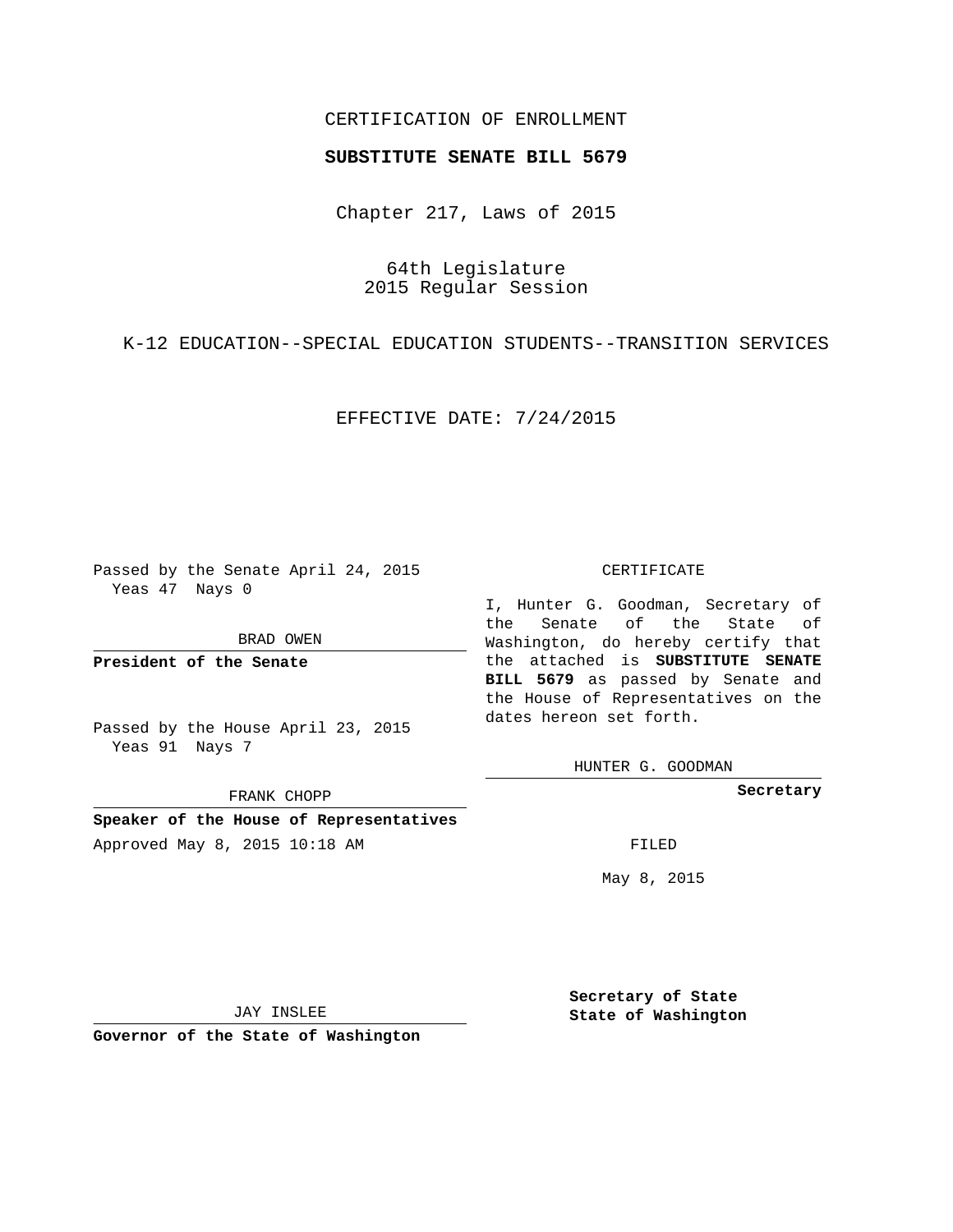### **SUBSTITUTE SENATE BILL 5679**

AS AMENDED BY THE HOUSE

Passed Legislature - 2015 Regular Session

# **State of Washington 64th Legislature 2015 Regular Session**

**By** Senate Early Learning & K-12 Education (originally sponsored by Senators McAuliffe, Litzow, Dammeier, Hasegawa, Liias, Chase, Rolfes, Jayapal, Parlette, and Conway)

READ FIRST TIME 02/18/15.

 AN ACT Relating to transition services for special education students; amending RCW 28A.155.220; and creating a new section.

BE IT ENACTED BY THE LEGISLATURE OF THE STATE OF WASHINGTON:

 NEW SECTION. **Sec. 1.** The legislature finds that research continues to suggest that high expectations for students with disabilities is paramount to improving student outcomes. The legislature further finds that to increase the number of students with disabilities who are prepared for higher education, teachers and administrators in K-12 education should continue to improve their acceptance of students with disabilities as full-fledged learners for whom there are high expectations. The legislature also encourages continuous development in transition services to higher education opportunities for these students. The legislature recognizes that other states have authorized transition planning to postsecondary settings for students with disabilities as early as the age of fourteen. To remove barriers and obstacles for students with disabilities to access to postsecondary settings including higher education, the legislature intends to authorize transition planning for students with disabilities as soon as practicable when educationally and developmentally appropriate.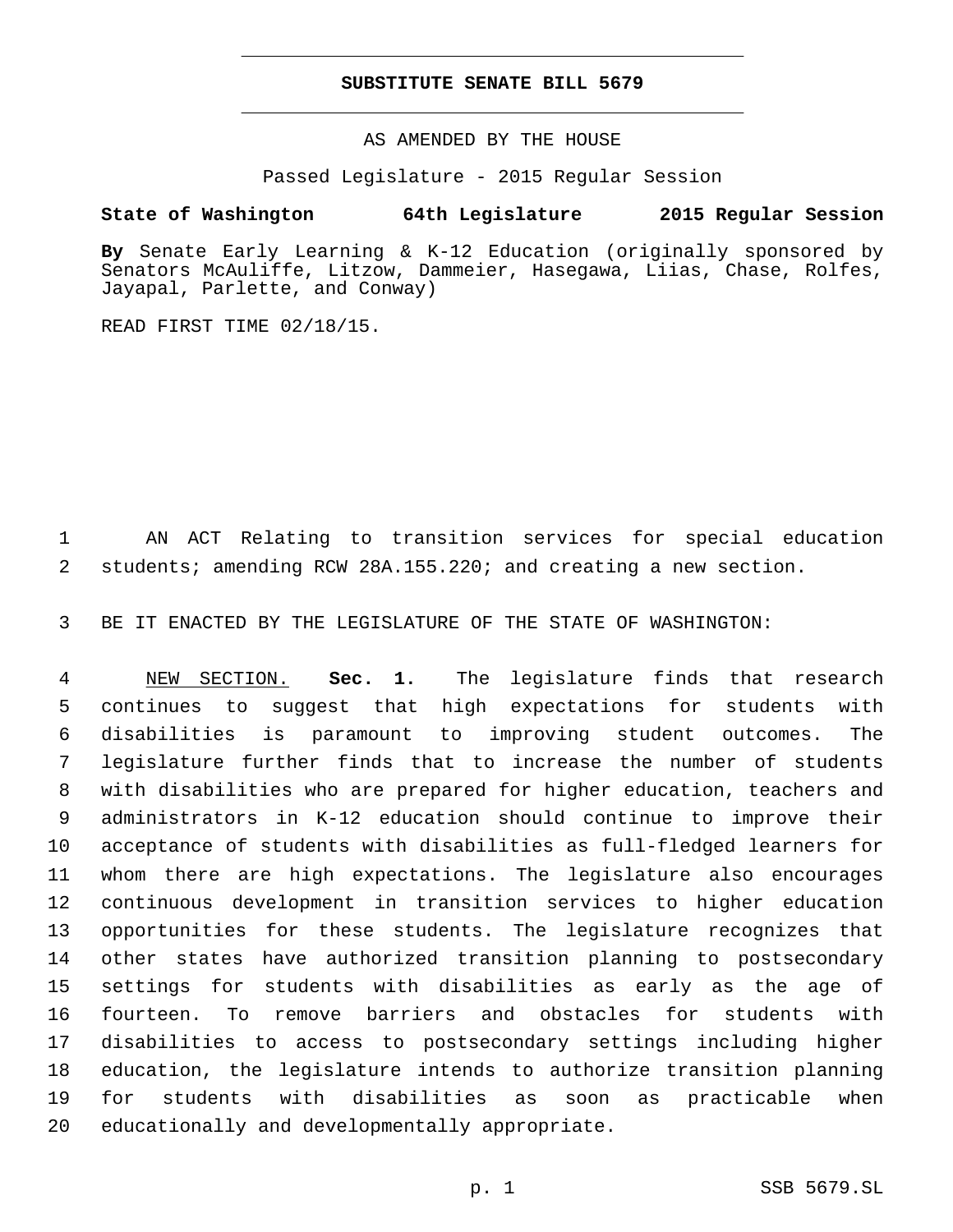**Sec. 2.** RCW 28A.155.220 and 2014 c 47 s 1 are each amended to 2 read as follows:

 (1) The office of the superintendent of public instruction must establish interagency agreements with the department of social and health services, the department of services for the blind, and any other state agency that provides high school transition services for special education students. Such interagency agreements shall not interfere with existing individualized education programs, nor override any individualized education program team's decision-making power. The purpose of the interagency agreements is to foster effective collaboration among the multiple agencies providing 12 transition services for individualized education ((plan)) program- eligible special education students from the beginning of transition planning, as soon as educationally and developmentally appropriate, through age twenty-one, or through high school graduation, whichever occurs first. Interagency agreements are also intended to streamline services and programs, promote efficiencies, and establish a uniform 18 focus on improved outcomes related to self-sufficiency. ((This subsection does not require transition services plan development in 20 addition to what exists on June 12, 2014.))

 (2)(a) When educationally and developmentally appropriate, the interagency responsibilities and linkages with transition services under subsection (1) of this section must be addressed in a transition plan to a postsecondary setting in the individualized education program of a student with disabilities.

 (b) Transition planning shall be based upon educationally and developmentally appropriate transition assessments that outline the student's individual needs, strengths, preferences, and interests. Transition assessments may include observations, interviews, inventories, situational assessments, formal and informal assessments, as well as academic assessments.

 (c) The transition services that the transition plan must address include activities needed to assist the student in reaching postsecondary goals and courses of study to support postsecondary goals.

 (d) Transition activities that the transition plan may address include instruction, related services, community experience, employment and other adult living objectives, daily living skills, and functional vocational evaluation.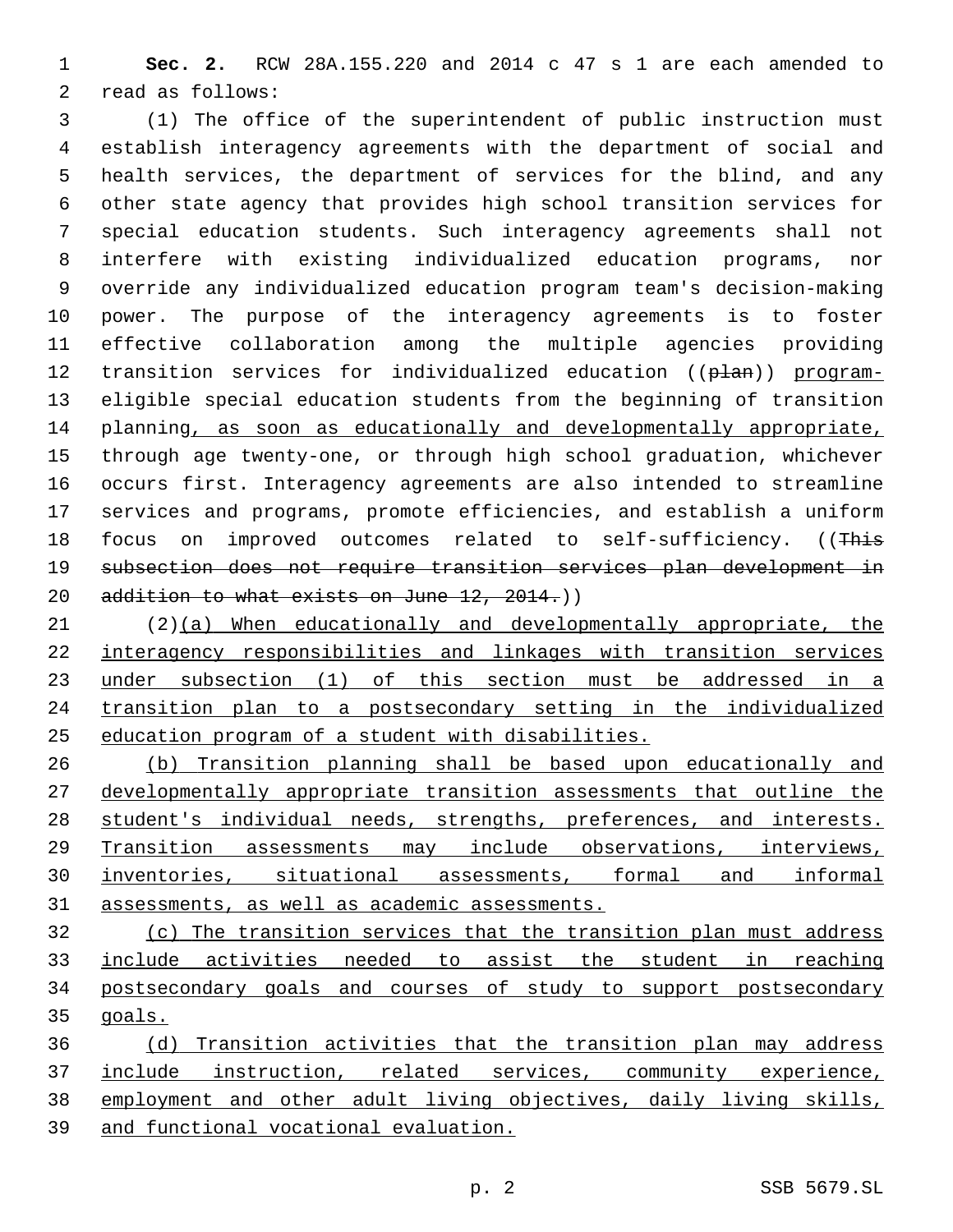(e) When educationally and developmentally appropriate, a 2 discussion must take place with the student and parents, and others as needed, to determine the postsecondary goals or postschool vision 4 for the student. This discussion may be included as part of an annual individualized education program review, high school and beyond plan meeting, or any other meeting that includes parents, students, and educators. The postsecondary goals included in the transition plan shall be goals that are measurable and must be based on appropriate 9 transition assessments related to training, education, employment, 10 and independent living skills, when necessary. The goals must also be based on the student's needs, while considering the strengths, preferences, and interests of the student. 13 (f) As the student gets older, changes in the transition plan may be noted in the annual update of the student's individualized education program. (g) A student with disabilities who has a high school and beyond plan may use the plan to comply with the transition plan required under this subsection (2). (3) To the extent that data is available through data-sharing agreements established by the education data center under RCW 43.41.400, the education data center must monitor the following 22 outcomes for individualized education ((plan)) program-eligible

special education students after high school graduation:

 (a) The number of students who, within one year of high school 25 graduation:

 (i) Enter integrated employment paid at the greater of minimum wage or competitive wage for the type of employment, with access to 28 related employment and health benefits; or

 (ii) Enter a postsecondary education or training program focused 30 on leading to integrated employment;

(b) The wages and number of hours worked per pay period;

 (c) The impact of employment on any state and federal benefits 33 for individuals with disabilities;

 (d) Indicators of the types of settings in which students who previously received transition services primarily reside;

(e) Indicators of improved economic status and self-sufficiency;

 (f) Data on those students for whom a postsecondary or integrated employment outcome does not occur within one year of high school 39 graduation, including: